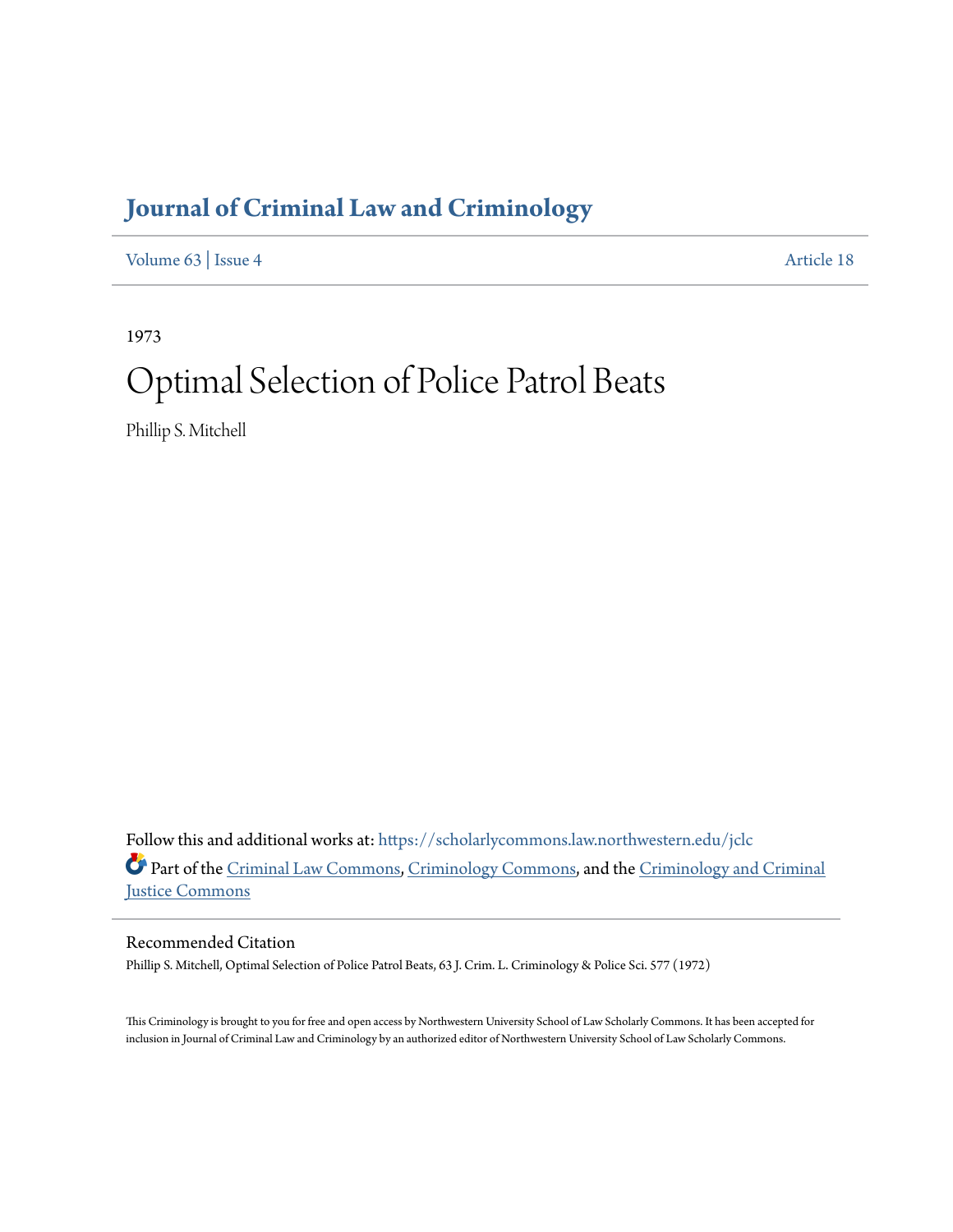# OPTIMAL SELECTION OF POLICE PATROL **BEATS**

# **PHULLIP S. MITCHELL**

Dr. Phillip **S.** Mitchell is a Law Enforcement Consultant and an Associate Professor of Quantitative Methods at California State University, Fullerton, California. He is active in consulting, research, and teaching in the areas of mathematical programming and public systems modeling. Dr. Mitchell is an associate member of the International Association of Chiefs of Police and serves on the Research **&** Development Task Force of the California Council on Criminal justice.

There has been a notably increased pressure on law enforcement agencies across the nation to use their manpower more efficiently. The major contributing factor appears to be the increasing per capita crime rate without corresponding increases in law enforcement resources. This pressure has led to an interest on the part of chief officers and other decision makers in those techniques of operations research which can be used to provide better service through the efficient allocation and distribution of manpower.

The distribution of manpower over patrol beats has been accomplished historically on an empirical basis using hand calculations. The primary criterion used in determining beat structure has been the equalization of work load or, as a surrogate, the equalization of the percentage of incidents occurring within the beat boundaries. It has been impossible to arrange the geographic distribution of beats so as to obtain the best possible mean response time, with equal work loads, using hand calculations.

The advent of computer based methods of optimization has made the determination of beat structure using advanced mathematical techniques economically feasible. It is the purpose of this paper to present practical static optimization models for the efficient geographic distribution of police patrol manpower. Although statistically based, the models are analytic in nature and can be solved quite accurately by heuristic methods on a digital computer.

# THE BASIC OPTIMIZATION MODEL

We assume that the municipality or the region under study may be partitioned into geographic subunits, with each geographic unit on the order of a one-fourth mile square. Of course the smaller the subunits the more accurate the model but the greater the cost of data collection and handling. We also assume the incident distribution, over both space and time, is known, and that a distance

measure or metric between the centers of each subunit is available. Finally, we assume that the nearest available unit responds to a call.

Then our problem is basically one of "clustering" or associating the geographic subregions into larger groups-patrol districts or beats-in such fashion as to maximize or minimize some objective and possibly subject to some constraints. Suppose we now establish the following conventions: let

- A represent the global partition of the region, with the subregions indexed by i,
- $A_k$  be the k-th order subset of  $A_i$ , i.e., an element of the class consisting of the  $n!/(k!(n-k)!)$ possible subsets of A containing k elements, where k is the number of districts into which the region is to be partitioned for beats,
- d(i, **j)** be the distance or metric from the centroid of i-th subregion to the centroid of the j-th subregion over the best route, and
	- p(j) the expected number of calls for service in the j-th subregion over the time period.

Then if we accept the minimization of total weighted travel distance-and hence implicitly the expected travel distance to service a call--as an objective, we may state a simple model fulfilling our requirements as

(1) Minimize 
$$
\sum_{\mathbf{i} \in \mathbf{A}_{\mathbf{k}}}
$$
 p(j) Minimum d(i, j).

Although considerably less satisfying, an objective function which minimizes the maximum weighted travel distance may also be useful. This takes the form

(2) Minimize 
$$
\{Maximum \{Minimum d(i, j)p(j)\}\}
$$
.

Although the models above are generally quite useful, the basic expected value model falls short of the state of the art in several respects. First, it considers only the number of calls in each region even though different types of calls have different service time requirements and even though the distribution of calls by type may vary considerably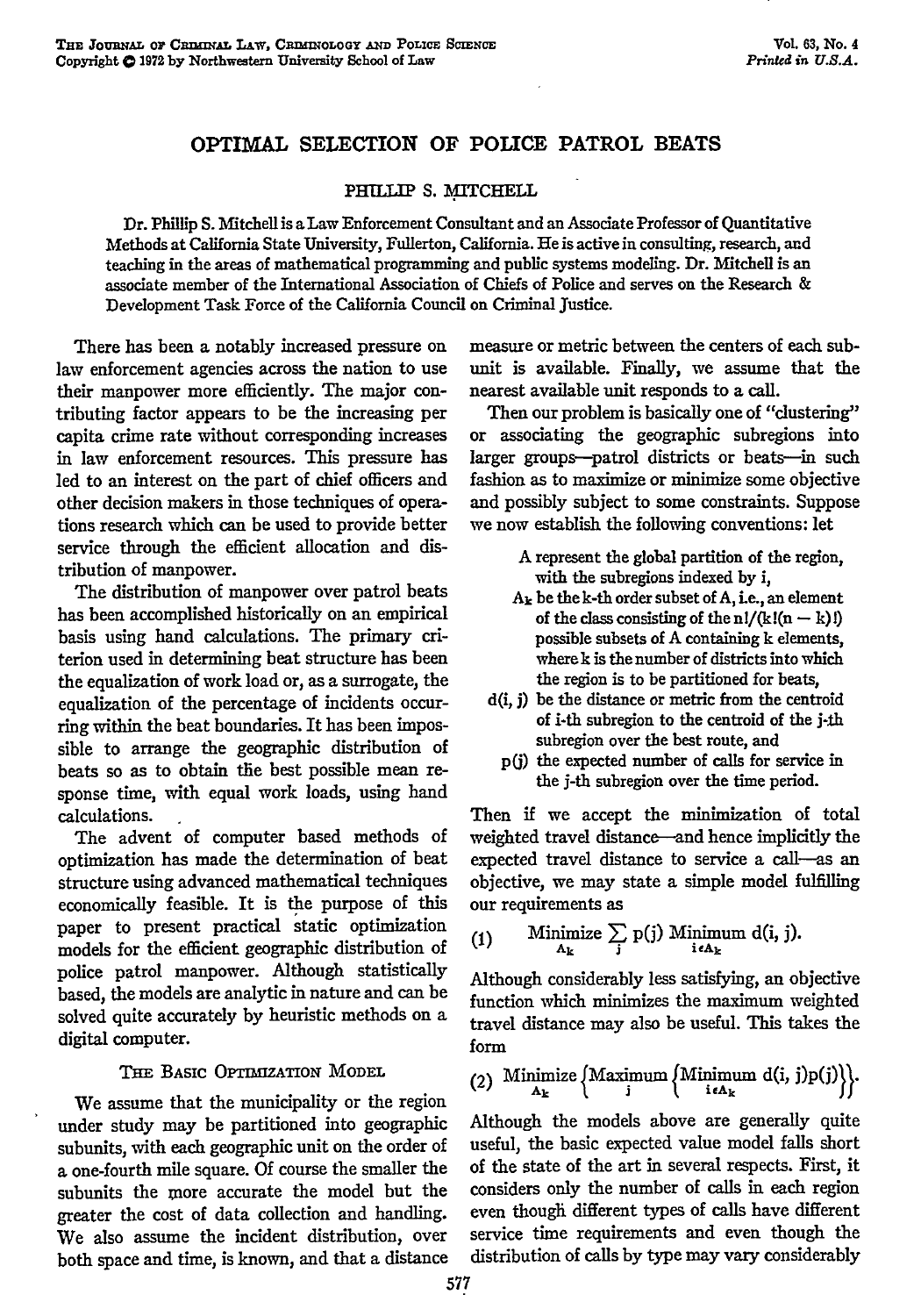over the region. In addition, the objective (1) considers only the nearest unit response. The basic model may be broadened to include these considerations.

- Given some incident classification scheme, let
	- p(j, **m)** be the expected number of incidents of type m occurring in the j-th subregion over the period and let
- w(m, q) be a subjective weighting factor for the q-th unit responding to an incident of type m.

That is, if a certain type incident requires response of only the two nearest units,  $w(m, q) = 0$  for  $q > 2$ . For the first and second cars responding  $(q = 1 \text{ or } 2)$  the value of w represents the relative importance weighting of a rapid response. For incidents considered hazardous to life or patrol preventable, w might be large, with a smaller value for calls which do not require an emergency response. Thus we are in a position to allow decision makers to utilize their own subjective evaluation of the importance of various types of incidents.

Finally, let

minimum<sup>q</sup> be the q-th minimum over the set  $A_k$ . That is, minimum<sup>q</sup> represents the minimum over the set **Ak** after each of the  $q - 1$  previous minimizing elements have been removed.

Then we may state our objective function as

$$
(3) \qquad \begin{array}{c} \text{Minimize } \sum_{\mathbf{j}} \sum_{\mathbf{m}} \left\{ p(\mathbf{j}, \mathbf{m}) \right. \\ \text{with } \sum_{\mathbf{q}} w(\mathbf{m}, \mathbf{q}) \text{ minimum}^q \, d(\mathbf{i}, \mathbf{j}) \right\} \end{array}
$$

where each "subminimum" selects the second, third or more backup units. Thus the objective function of **(3)** simultaneously accounts for the subjective weighting factors and multiple unit response.

### **THE WORK LOAD CONSTRAINT**

Direct utilization of the basic unconstrained model may result in an unsatisfactory allocation of resources **if** the incident distribution is not uniform. That is, minimizing the average overall response time will often cause significant differences in beat work loads and response times. Areas of the region in which the incident frequency is low relative to the distances which must be traveled in order to provide service will have relatively low work loads and relatively high response times, with

the converse occurring in the high incident density areas. Although this does not seem unreasonable, in practice the differences are too great to be acceptable to patrol commanders. It is therefore of considerable importance that the beats be defined with a requirement of equal or nearly equal work loads.

In constraining the workload we need the following definition. Let

s(m) be the typical service time requirement for each of the types of incident in the classification scheme.

Then the average incident load for the k'-th beat over the period, disregarding the fact that a small percentage of each beat's work load is generated by backup calls, is defined by

(4) 
$$
S(k') = \sum_{m} \sum_{j \in R(k')} s(m)p(j, m)
$$

where  $R(k')$  is the set of subregions making up the k'-th beat. An acceptable definition of work load should include response time as well as service time. If we let  $t(k')$  represent the average driving time required to service an incident in the k'-th beat, we may define work load as

(5) 
$$
L(k') = S(k') \sum_{m} \sum_{j \in R(k')} t(k')p(j, m)
$$

The work load constraint simply amounts to the requirement that  $L(k')$  be equalized for all of the **k'** beats.

#### **OTHER CONSTRAINTS**

Most of the criticisms of the simple expected value model of (1) above may be satisfied without going to the min-max model of (2). One method is to use the square of the distance in the objective function, thus tending to weight the greater distances more heavily. Also, a distance constraint of the form

(6) Maximum 
$$
\{ \text{Minimum } d(i, j) \} \leq T(j)
$$
 for all  $j$ 

may be added, where T(j) is a constant for each of the subregions. In practice, this constraint may be handled quite satisfactorily through the artifice of a penalty function reformulation. Suppose we define

(7) 
$$
G(A_k) = \begin{cases} 0 \text{ if the constraint is satisfied and} \\ M, M \gg 0 \text{ if unsatisfied.} \end{cases}
$$

The expression  $G(A_k)$  may be added to the objective function (3) to provide the appropriate result.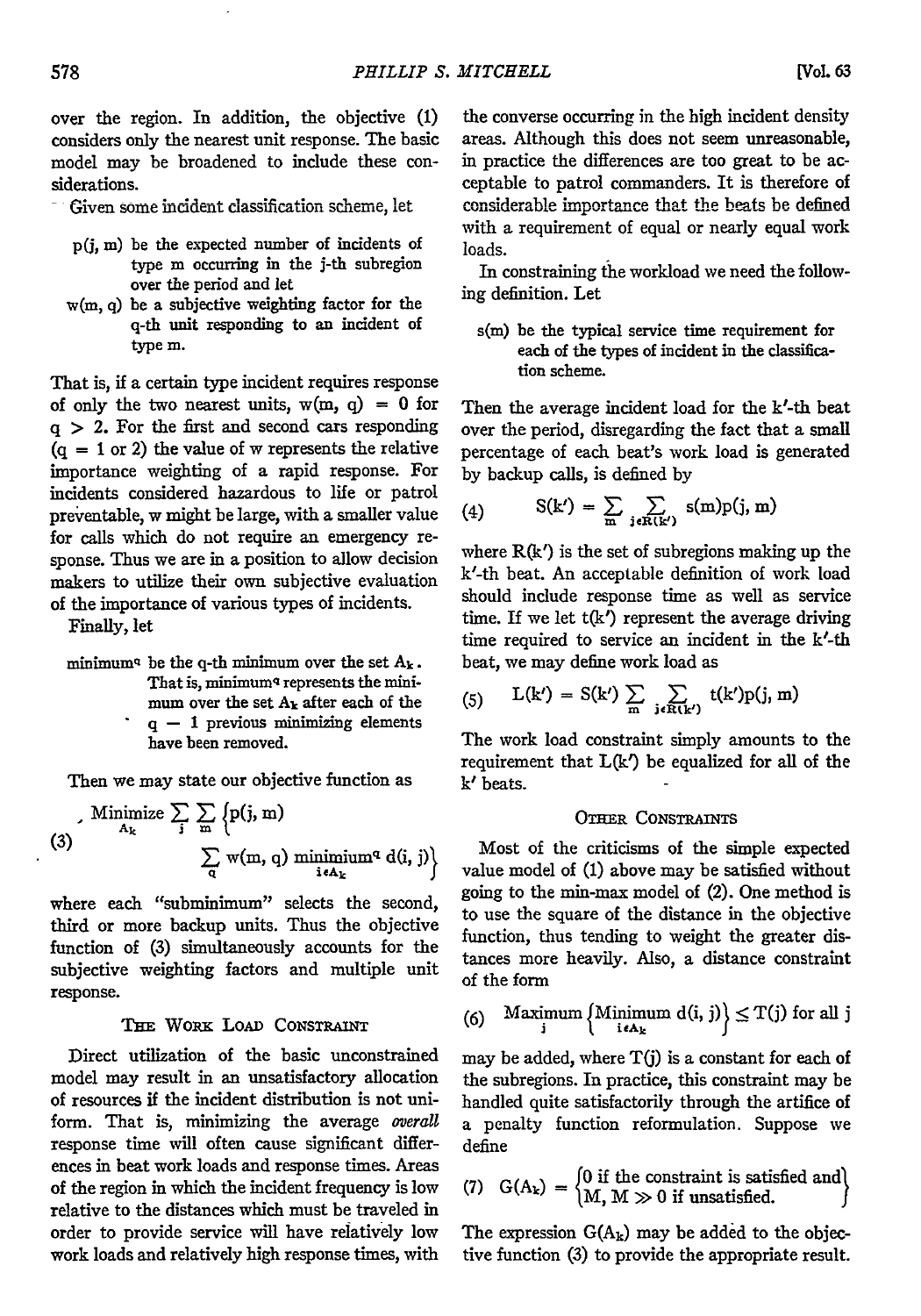# HEuRisTIc **COMPUTATIONAL ALGORITHMS**

Allocation problems of the type stated in **(1)** above may be simply restated, for expository purposes, as

(8) Minimize 
$$
\sum_{\mathbf{A_k}}
$$
 minimum W(i, j).

where W(i, **j)** is the matrix of appropriately weighted distances. Additional considerations needlessly complicate the presentation and are dropped for the present.

The structure of the problem stated in expression (8) above is actually quite simple. The assumptions of the model require that  $W(i, j)$  be a distance matrix with the (i, j)-th element representing the weighted travel or other distance from the i-th location to the j-th location. The objective is then to choose a subset of k rows of W in such fashion as to minimize the sum of the column minimums, where each column minimum is chosen only from among the designated subset of k rows.

The problem statement is quite straightforward and solution by enumeration is easy for small problems. However, as the problem matrix is allowed to reach interesting proportions solution **by** enumeration becomes impossible. Hence, the primary barrier to enumeration in such problems is not computer memory limitation, since a 200  $\times$ 200 matrix requires only 40,000 words, but sheer computational expense. Heuristic algorithms offer an alternative method of "solution" which is quite economic in most applications. They will be discussed only briefly here, since current methods were summarized **by** ReVelle, Marks and Leibman in their recent article<sup>1</sup>.

Heuristic algorithms of the type generally proposed for allocation or clustering problems often have two phases. In the first phase, k locations are selected in some fashion. The second, or improvement phase, then seeks to improve on locations selected in the first phase, perhaps **by** sequential substitution of the locations selected. The first phase selection may be done in several ways. One method selects initially one location, and then keeps adding more locations to the allocation while minimizing the objective function at each step until the allocation reaches k. A second approach begins with the whole feasible set as an initial allocation and sequentially reduces the set

**I** ReVelle, Marks **&** Leibman, *An Analysis of Private and Public Sector Location Models,* **16 MANAGEMENT** SCIENCE, 11 (1970).

**by** eliminating the "worst" location until finally only k locations remain.

An improvement routine due to Teitz and Bart2 operates as follows. **A** location not in the (current) allocation is successively substituted for each of the current members and the value of the objective function calculated. If the best value of the objective function is not superior to the original, the original is retained. Otherwise, a substitution of the location under test for the location (in the current allocation) showing the most improvement in the objective function is made. The process is repeated for each of the locations not in the allocation until no improvement is made after a complete cycle.

Maranzana3 begins with an arbitrary selection of **k** locations and partitions the region in such fashion that each of the subregions is served **by** the nearest of the k locations. For each of the **k** dusters or groups thus formed, the local center of gravity is determined. In those cases in which the local center of gravity is different from the originally chosen location, the center of gravity is substituted for the originally chosen location. The algorithm terminates when no further changes can be made. Several (random?) initial selections may be made and the results compared.

#### **APPLICATION**

Preliminary tests of the basic model of equation **(1)** above have been successfully carried out using one year's incident data for Anaheim, California, a rapidly growing southern California city of some **180,000** people. The city was broken into 221 subregions corresponding to the quarter section plan upon which the original layout of the city was based. Most of the major traffic arteries lie along the quarter section boundaries, and the streets are generally perpendicular, so that "block distance" appeared to be the most appropriate distance measure. The only complication in the distance calculation was caused by the Santa Ana Freeway, which cuts the city diagonally into two parts. This freeway has approximately six under- or overcrossings within the city limits, so that the distance between two points on opposite sides of the freeway had to be calculated accordingly.

Figure 1 illustrates the overall percentage of

2 Teitz & Bart, *Heuristic Methods for Estimating the Generalized Vertex Median of a Weighted Graph, 16* **OPERATioNs RESEARCH** (1966). **<sup>3</sup>**Maranzana, *On Location of Supply Points to Mini-*

*mize Transport Costs, 15* OPERATIONAL **RESEARCH QUARTERLY** (1964).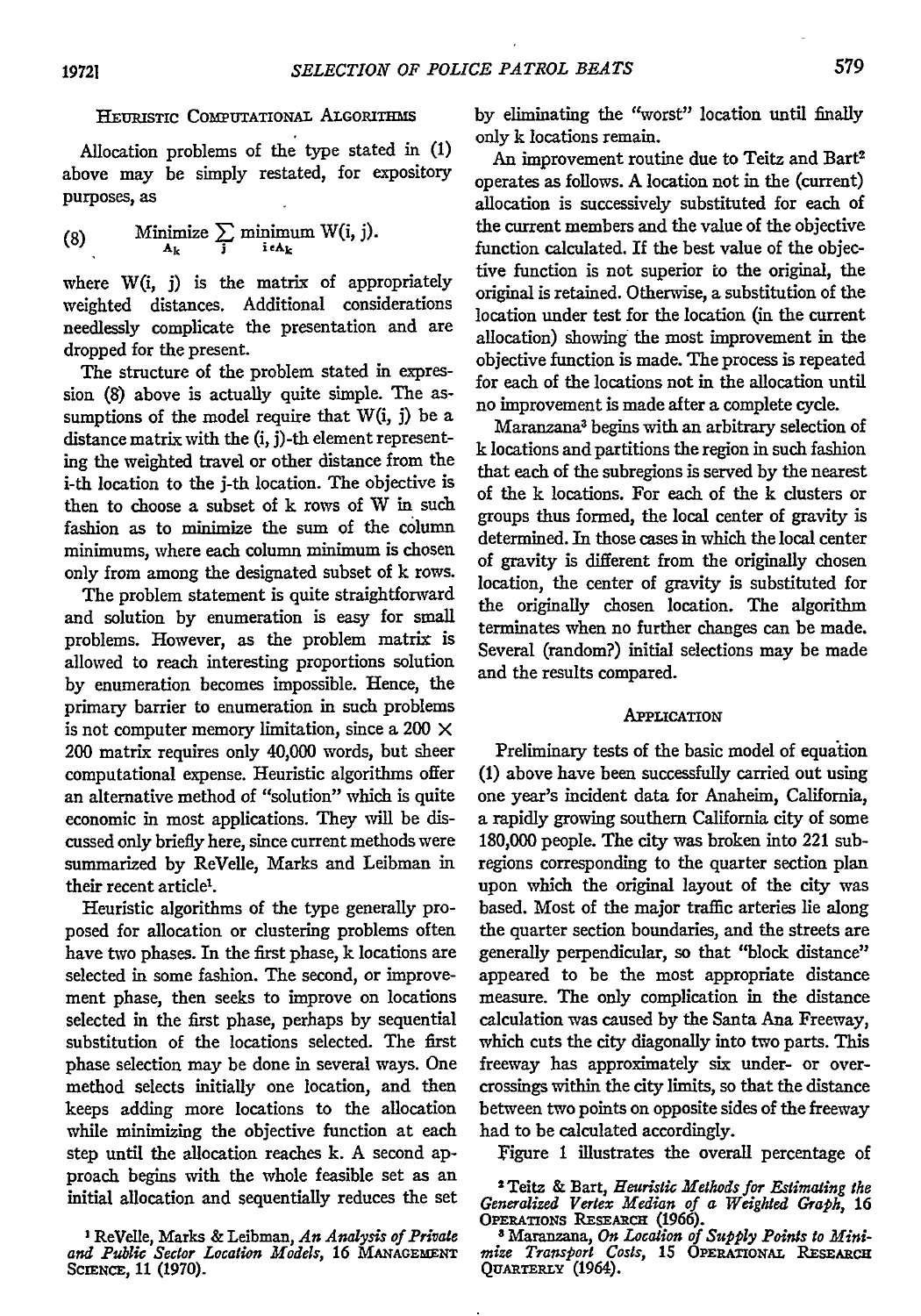**0.0 0.0 0.0 0.0 0.0**

|           |  |  |  |         |  |  |  |     |  |                                                                         | $0.1 \t0.4$ |  |  |  |  |  | $0.0$ $0.1$ $0.2$ $0.1$ $0.0$ $0.2$ $0.0$ $0.1$ $0.0$                                   |  |
|-----------|--|--|--|---------|--|--|--|-----|--|-------------------------------------------------------------------------|-------------|--|--|--|--|--|-----------------------------------------------------------------------------------------|--|
|           |  |  |  | 0.0 0.1 |  |  |  |     |  |                                                                         |             |  |  |  |  |  |                                                                                         |  |
|           |  |  |  |         |  |  |  |     |  |                                                                         |             |  |  |  |  |  | 0.1 0.4 0.5 0.6 0.9 1.0 2.0 1.0 0.4 0.5 0.3 0.2 0.0 0.1 0.0 0.0 0.2 0.1 0.1 0.1 0.1 0.0 |  |
|           |  |  |  |         |  |  |  |     |  |                                                                         |             |  |  |  |  |  | 0.5 1.1 1.0 1.9 1.6 1.6 0.6 1.6 1.4 2.0 0.2 0.4 0.0 0.1 0.0 0.0 0.2 0.1 0.0 0.0 0.0 0.0 |  |
|           |  |  |  |         |  |  |  |     |  |                                                                         |             |  |  |  |  |  |                                                                                         |  |
|           |  |  |  |         |  |  |  |     |  | 0.2 2.8 0.9 1.3 1.2 0.6 1.0 0.9 0.8 1.5 1.2 3.4 1.1 0.4 0.1 0.1 0.0 0.0 |             |  |  |  |  |  |                                                                                         |  |
|           |  |  |  |         |  |  |  |     |  | 0.3 0.9 0.7 0.8 0.8 0.8 1.1 0.7 1.8 1.4 1.0 1.1 1.3 0.6 0.7 0.1 0.1 0.0 |             |  |  |  |  |  |                                                                                         |  |
|           |  |  |  |         |  |  |  |     |  | 0.6 0.3 0.1 0.1 0.3 1.0 0.3 0.6 0.5 1.0 0.3 0.4 1.6 1.0 0.9 0.5 0.1     |             |  |  |  |  |  |                                                                                         |  |
|           |  |  |  |         |  |  |  |     |  | $0.3$ $0.7$ 1.3 $0.6$ 2.4 1.7 1.4 0.7 1.1 0.4 0.1                       |             |  |  |  |  |  |                                                                                         |  |
|           |  |  |  |         |  |  |  |     |  | 1,0 1.0 0.7 2.2 0.6 0.4 0.4 0.5                                         |             |  |  |  |  |  |                                                                                         |  |
|           |  |  |  |         |  |  |  | 0.3 |  | $0,2$ 1.2 0.5 0.7 0.3 0.0                                               |             |  |  |  |  |  |                                                                                         |  |
| FIGURE 1. |  |  |  |         |  |  |  |     |  |                                                                         |             |  |  |  |  |  |                                                                                         |  |

Geographic distribution of Anaheim incidents.

incidents that occurred in each of the quartersection subregions of the city. The eastern-most 42 quartersections are not shown on this or subsequent maps, since no significant number of incidents occurred in those subregions, and since the removal of that section of the map made reproduction considerably easier. All of these subunits are a part of the easternmost beat.

A computer program which minimized the weighted overall average travel distance for the first unit responding was developed and implemented on the CDC 3150 at the California State Uniyersity, Fullerton. This code used a variation on Maranzana's method, a heuristic which has proven quite accurate for problems of this type. The code also allowed for the equalization of incident load, so that this constraint could be tested. In the results that follow, the equal incident load constraint was implemented by requiring that the absolute range of the incident loads for each beat be kept under 5 percent. The results of the heuristic optimization are summarized in the first four columns of table 1. The beat plans tested ranged from the 10 to the 21 beat plan. The first two columns show the overall mean travel distance and the range of the incident load which resulted from the optimization without the constraint, while the next two columns give similar results for the constrained case. The absolute range requirement-of less than five percent may be seen to be ineffective for the 21 beat plan. In practice a relative range constraint would, of course, yield more satisfactory results.

A second computer program was designed to take any beat configuration as input and to obtain the overall mean travel distance and workload range using exactly the same data and distance calculation as the optimization program. Each of the seven existing Anaheim beats was analyzed using this program. The results, as seen in table 1, indicate that the constrained optimal beat plans had a 13 percent to 24 percent lower overall average response time than the corresponding beat plans developed by hand. In addition, the range of the incident load of the optimal beats was less in every case but one, and this primarily due to the looseness of the constraint implementation.

Since the methodology described in this paper represents a static simplification of an extremely complex dynamic situation, the ultimate test of power and applicability is implementation. While the results of this pilot study will have been implemented by the time this article sees print, a surrogate test, in the form of a simple simulation, was felt to be in order. A program was written to obtain mean response distance for any given set of beats taking into account the dynamics of the situation. The nearest unit(s) was sent to any given call for service and was required to remain there until service was complete. Multiple unit incidents and backup calls were considered in the simulation, with response distance being defined as the distance required for the first unit to arrive at the scene. A typical beat plan for each of the three shifts was used, with minor variations due to illness not taken into account.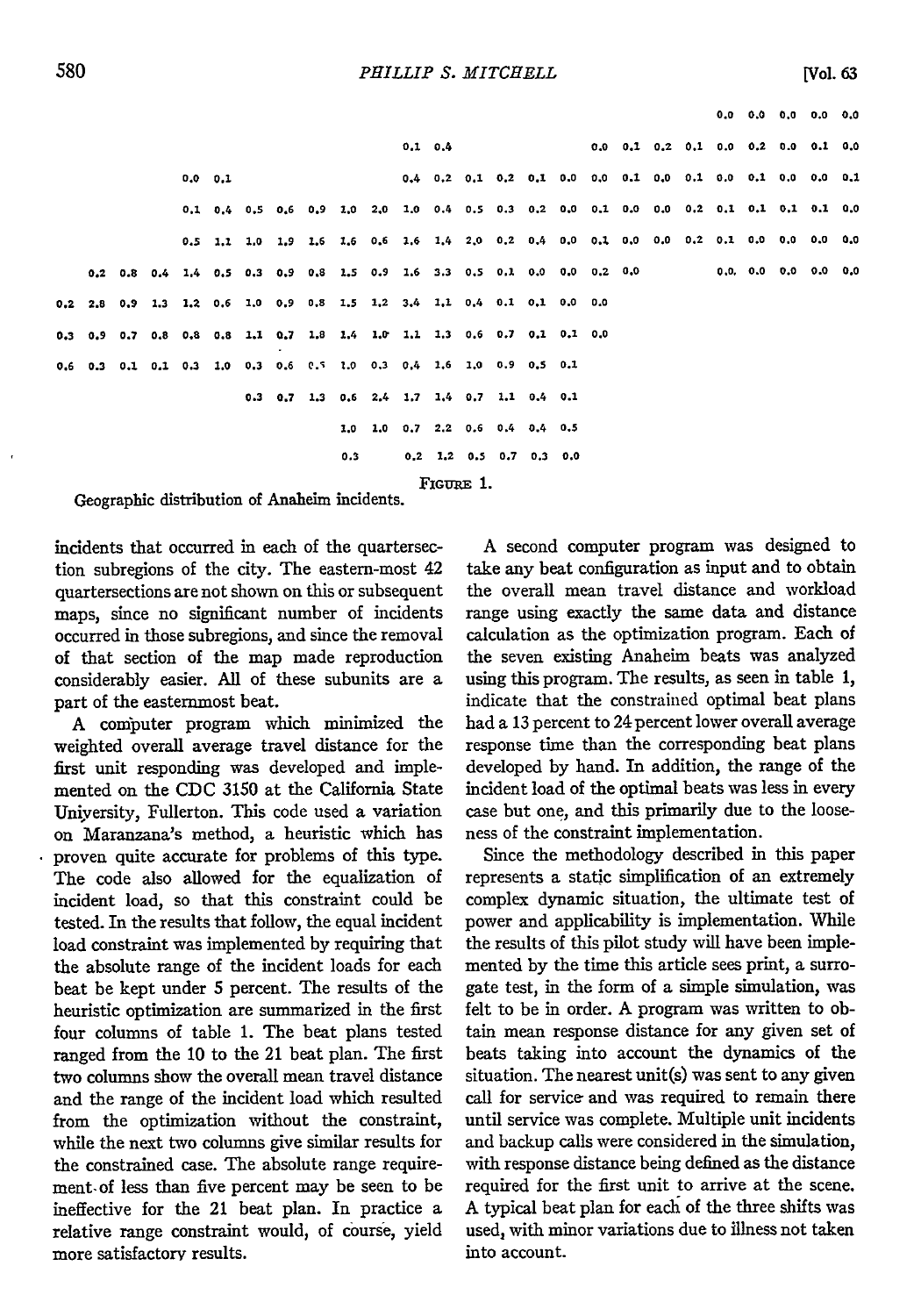The results of this simple deterministic simulation showed only negligible differences in the overall mean response distance. Distances were very slightly higher, as would be expected, for the ten, eleven, and twelve beat plans, but differences were negligible thereafter. This is not a particularly startling result, since the majority of all incidents do not require multiple unit response and are serviced by the unit which belongs on a particular beat. A more complex and definitive stochastic simulation test which will examine more of the systems behavior is now being undertaken.

From table 1 an interesting result is evident at a glance. While the addition of each new patrol unit to the actual beat plans did decrease the average response distance, the amount of the decrease diminished as the number of beats increased. The heuristically developed beats showed the same tendency, but to a much less marked degree. It seems clear that while the human mind is soon unable to comprehend the effects of individual changes on the whole plan, the computer has no such failing. **If** these same tendencies hold for even larger regions, it is easily seen that the computer is capable of making very significant differences at the thirty or forty beat level.

Since the primary objective of patrol is response to called for services, especially those of an urgent nature, a good case can be made for a direct relationship between satisfaction of this objective and diminution of mean response time. It is always difficult to impute a more general meaning to a simple measure such as average response time. However, the transition, though dangerous, is worth the effort. With this in mind table **1** may be used to give some feeling for the value of added patrol units.

For example, notice that the hand developed beat plan had an overall mean response distance of **1.51- units** at the **15** beat level, while the computer developed beats had an overall mean response distance of 1.49 units at *the 12 beat level.* Similarly, the mean response distance for the constrained optimal 15 beat plan is 1.24, for a decrease of about 18 percent. Decision makers then have the option of either holding the capital cost of patrol at the level indicated by 15 units and minimizing response distance, or of maintaining current response distance and lowering the number of units and therefore the cost of patrol. Combinations of both are, of course, possible. The latter of these two alternatives, the reduction of patrol

| TABLE 1                  |  |  |  |  |  |  |  |  |  |  |
|--------------------------|--|--|--|--|--|--|--|--|--|--|
| COMPARISON OF BEAT PLANS |  |  |  |  |  |  |  |  |  |  |

|              | Optimization on<br>Distance Only |                                     |                                 | Optimization<br>with Incident<br>Load Constraint | Actual<br><b>Beats</b>          |                                     |  |  |
|--------------|----------------------------------|-------------------------------------|---------------------------------|--------------------------------------------------|---------------------------------|-------------------------------------|--|--|
| Beat<br>Plan | Mean<br>Travel<br>Dis-<br>tance  | Incident<br>Range<br>(Per-<br>cent) | Mean<br>Travel<br>Dis-<br>tance | Incident<br>Range<br>(Per-<br>cent)              | Mean<br>Travel<br>Dis-<br>tance | Incident<br>Range<br>(Per-<br>cent) |  |  |
| 10           | 1.52                             | 12.7                                | 1.73                            | 3.2                                              | zk.                             |                                     |  |  |
| 11           | 1.41                             | 12.7                                | 1.59                            | 3.5                                              | ÷.                              |                                     |  |  |
| 12           | 1.34                             | 9.1                                 | 1.49                            | 2.9                                              | ż                               |                                     |  |  |
| 13           | 1.27                             | 8.4                                 | 1.39                            | 4.3                                              | ÷                               |                                     |  |  |
| 14           | 1.21                             | 6.5                                 | 1.34                            | 2.8                                              | 1.55                            | 6.0                                 |  |  |
| 15           | 1.17                             | 6.4                                 | 1.24                            | 4.2                                              | 1.51                            | 6.3                                 |  |  |
| 16           | 1.11                             | 6.1                                 | 1.22                            | 5.0                                              | 1.46                            | 6.0                                 |  |  |
| 17           | 1.07                             | 6.0                                 | 1.15                            | 3.0                                              | 1.45                            | 5.6                                 |  |  |
| 18           | 1.03                             | 6.0                                 | 1.09                            | 4.8                                              | 1.37                            | 4.1                                 |  |  |
| 19           | 1.00                             | 5.9                                 | 1.04                            | 4.1                                              | 1.30                            | 6.1                                 |  |  |
| 20           | 0.97                             | 5.1                                 | 0.98                            | 4.5                                              | 1.29                            | 5.9                                 |  |  |
| 21           | 0.94                             | 4.5                                 | 0.94                            | 4.5                                              |                                 |                                     |  |  |

**•** Unavailable.

units, is generally not feasible. However, the optimization of expected response distance has an evident value of its own, and might aid in holding the budget line on patrol so that resources could gradually be shifted to other areas such as detective or narcotics bureaus.

#### **CONTARING** BEAT PLANS

It is instructive to observe the differences in beat plans for at least one case. Figure 2 shows the 14 beat plan developed by hand while Figure 3 shows the heuristically developed plan. It would appear that the freeway was uppermost in the mind of the designer, for the beats seem to be developed around this natural obstacle which may be seen running from the upper left to lower right hand comer of the map. Comparatively, the computer developed beat plan used the freeway as a boundary only in the central section of the city, while beats three and twelve may be seen to encompass the freeway itself. This tendency on the part of the human designer to work around the freeway held *for all the best plans.* Every existing beat plan was developed using the freeway as a boundary. This result might well indicate that it is too difficult for a human decision maker to take the freeway into account in his "eyeball" distance calculation, a conclusion which certainly does not contradict common sense. If it can be generalized, this conclusion might lead us to believe that it is even more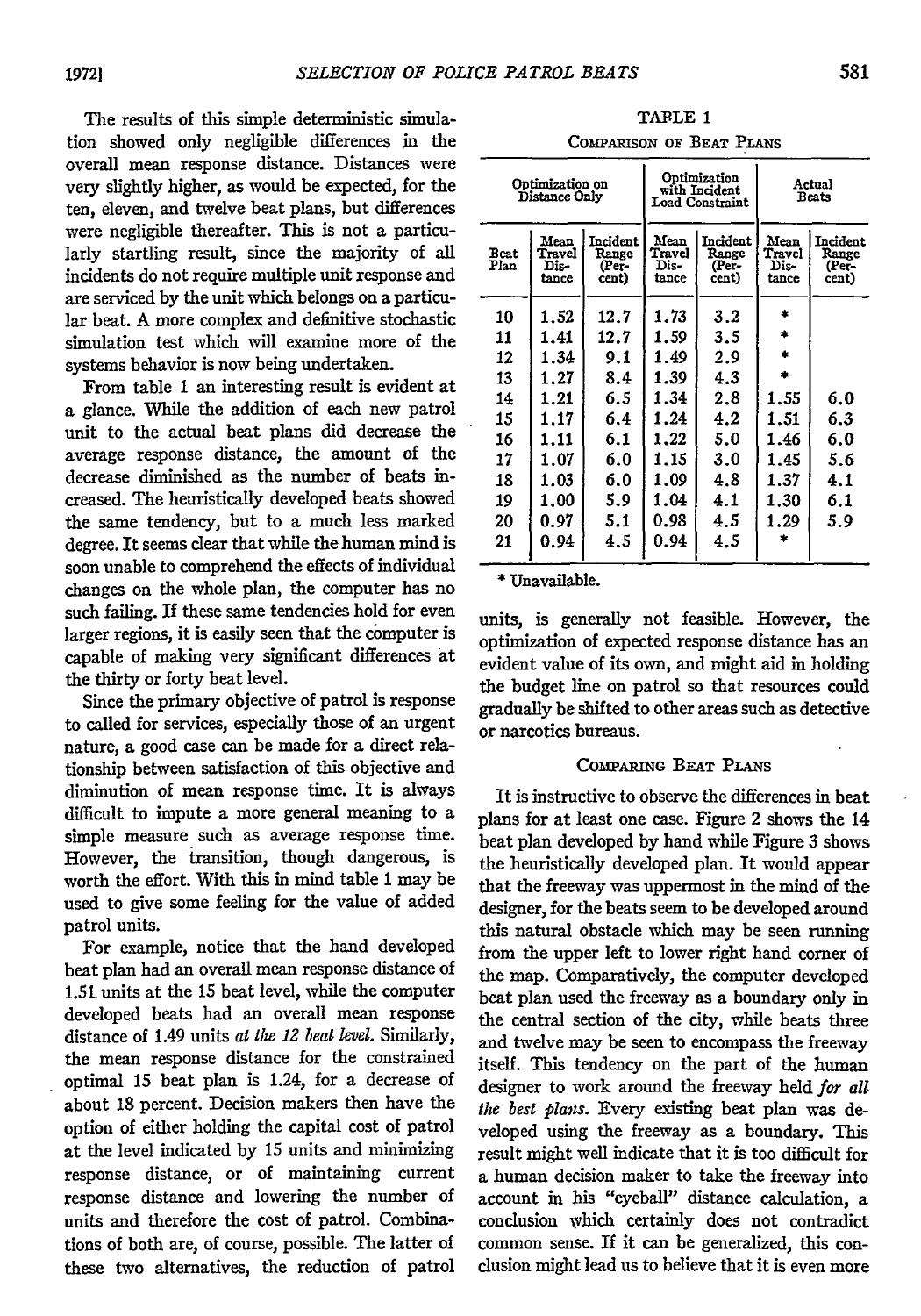

FIGURE 2.

Actual beat plan.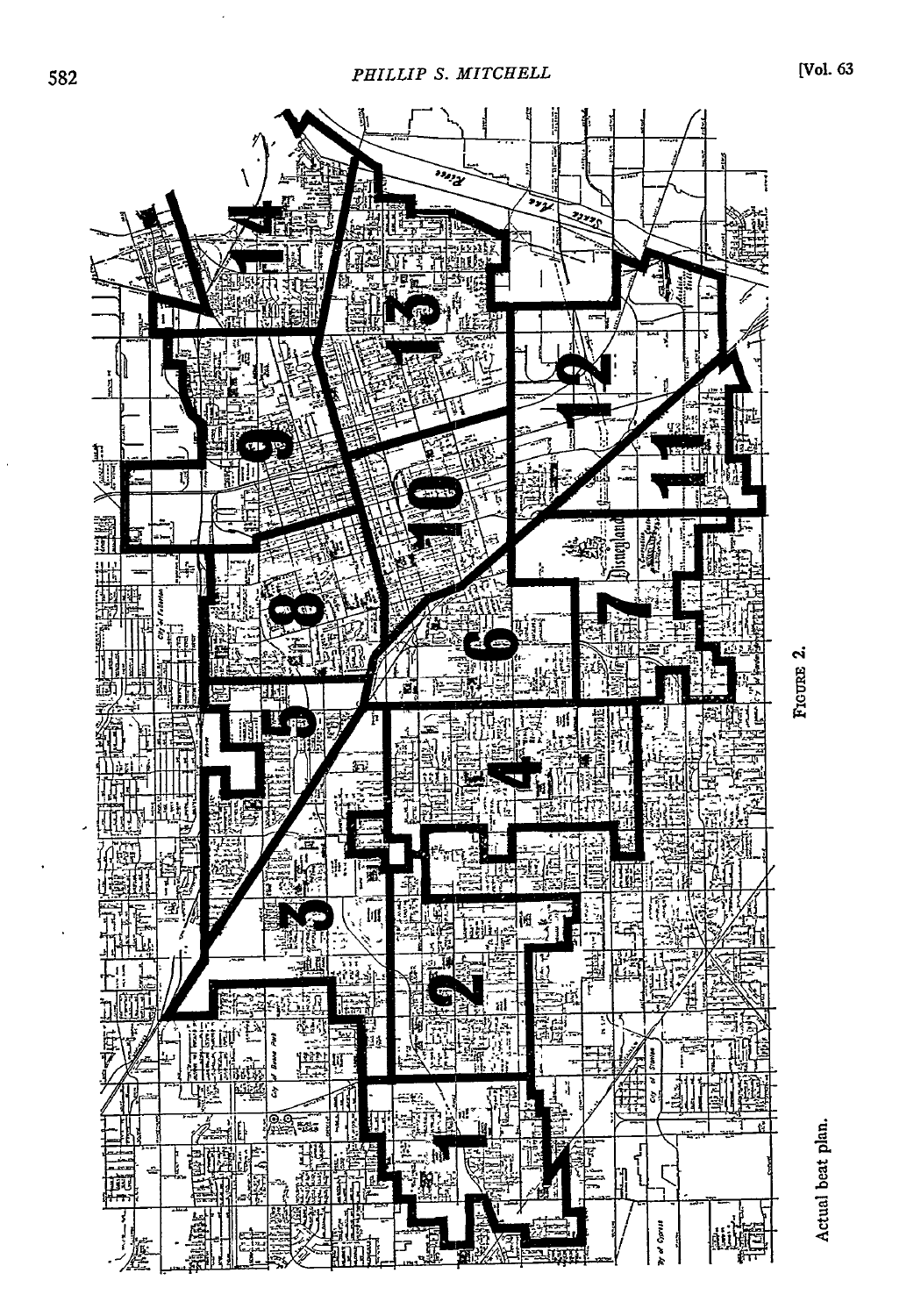

FIGURE 3.

Computer developed beat plan.